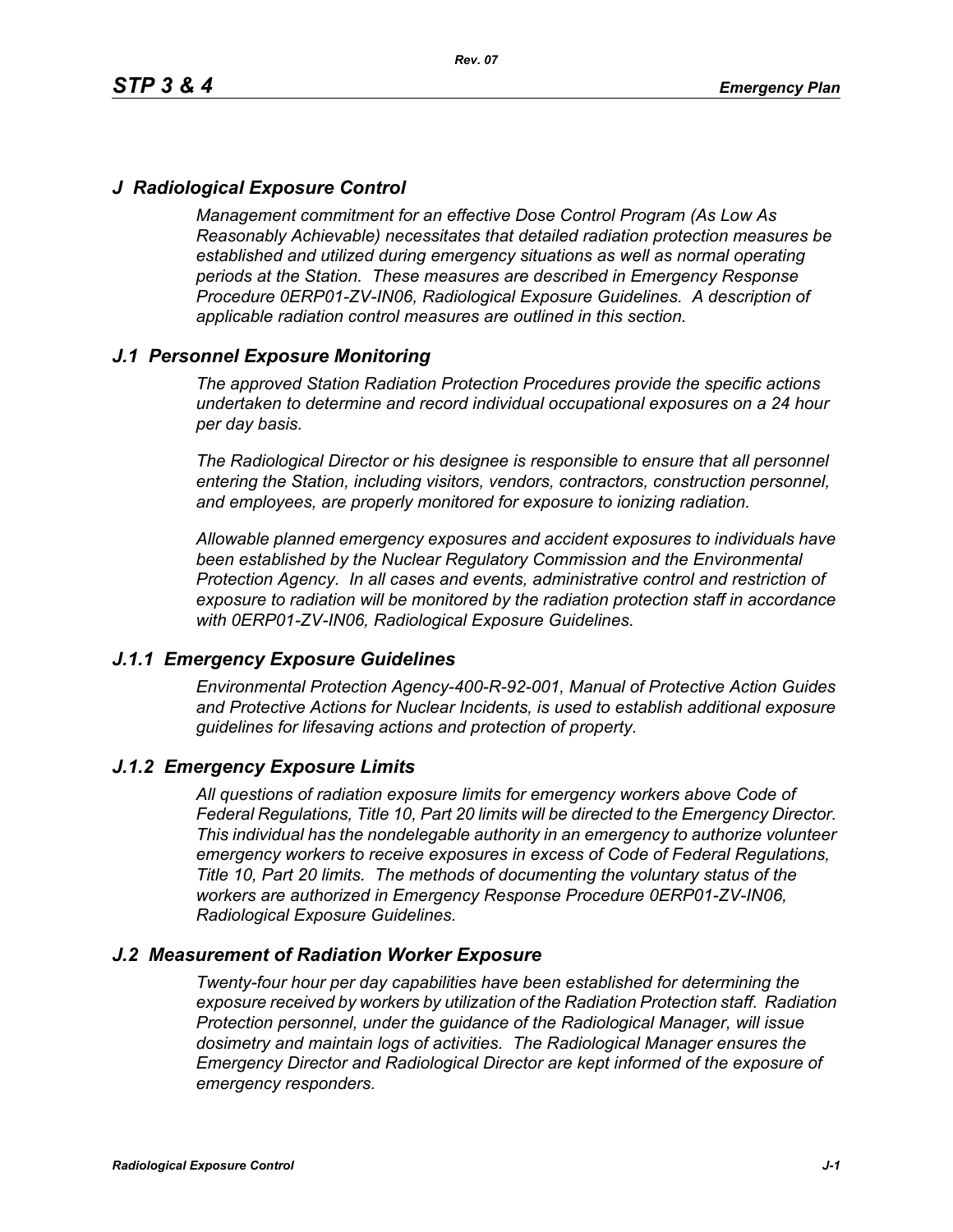# *J.3 Contamination Control and Preventive Measures*

*Preventive measures will be taken to minimize direct exposure to or ingestion of* radioactive materials. This will include timely processing of all solid, liquid, and *gaseous wastes using the Station radioactive waste processing systems in accordance with established plant procedures or other waste processing systems as necessary. Other contamination control measures are described in detail in the Station's Radiation Protection Program, the Emergency Response Procedures, and are summarized as follows:*

*In order to avoid personnel contamination or the spread of contamination in the Station areas, contaminated areas will be designated and clearly identified. Access to these areas will be controlled and appropriate protective clothing will be specified to minimize personnel contamination and the spread of contamination. Limits for the use of protective clothing are specified in the Station Radiation Protection Procedures. Personnel and equipment leaving the controlled area are monitored to assure that the limits for contamination control are met. If personnel become contaminated, Station Radiation Protection operating procedures will be implemented.* 

*In general, contaminated areas and materials are permitted to return to normal use when areas meet the Station Radiation Protection Program contamination limits. Some areas and equipment may be returned to service prior to achieving these limits. In such cases, special precautions and measures are taken to prevent personnel contamination and to limit the spread of contamination.*

### *J.4 Drinking Water and Food Contamination Control*

*Drinking water and food supplies are not allowed in contaminated or potentially contaminated areas. If the potential exists for food or water to become contaminated in normally clean areas, Radiation Protection personnel will perform appropriate surveys and sample analysis, respectively.*

*If contamination is found, appropriate actions will be taken based on the levels of contamination and its location.*

### *J.4.1 Surveys of Emergency Response Facilities*

*Radiological surveys of the emergency response facilities and the assembly area for habitability will be performed on a frequent basis. These surveys will include radiation levels and contamination and airborne radioactivity concentrations. Drinking, smoking, and eating are prohibited during a radiological incident in areas where the potential for contamination exists.*

#### *J.4.2 Airborne Releases*

*In the event of an airborne release of radioactive materials, samples will be collected by Station personnel, and State and other agencies. These samples are analyzed and the results recorded and reported to the Emergency Director and the Department of State Health Services for appropriate offsite protective action recommendation decisions.*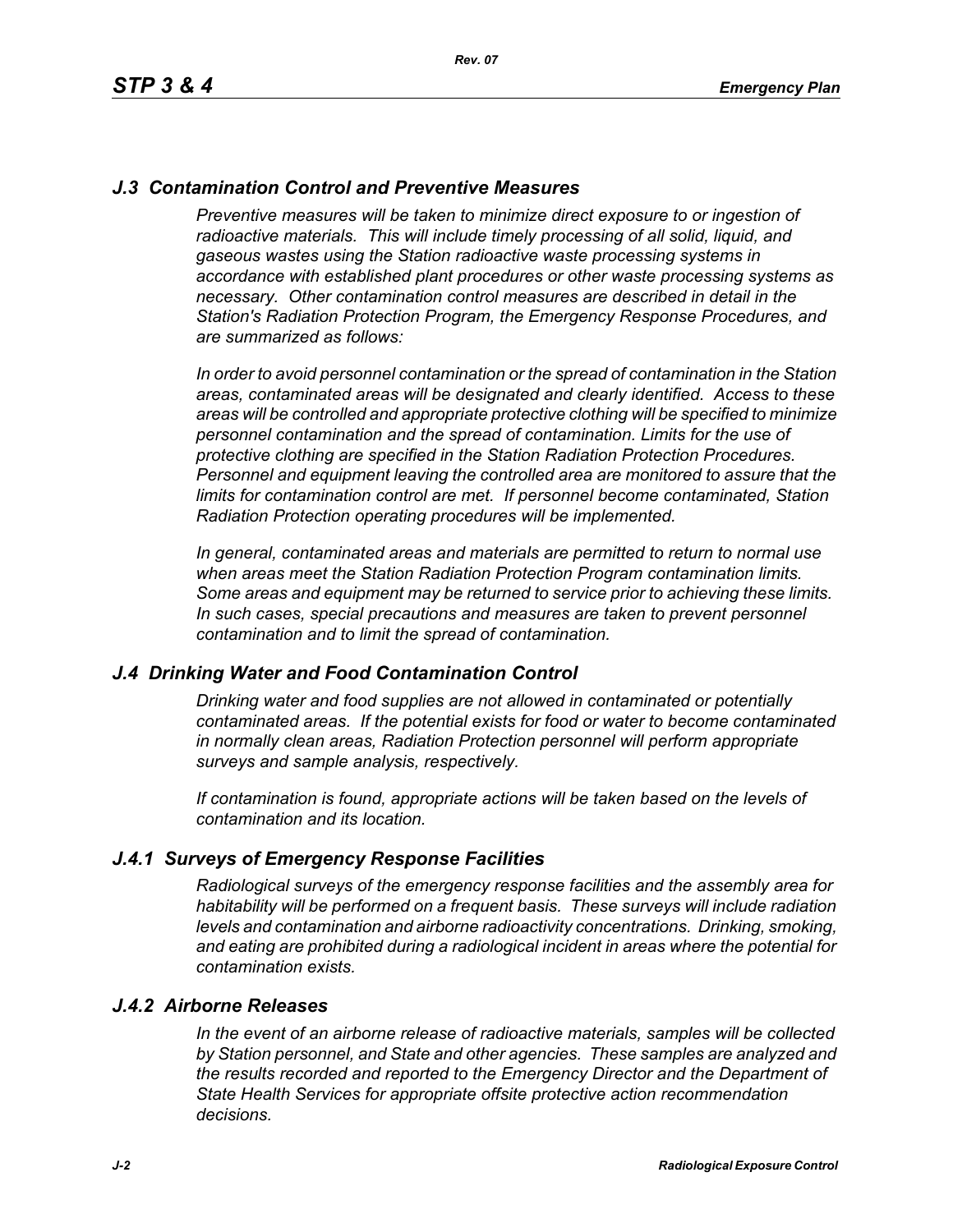# *J.4.3 Colorado River & Selected Wells*

*Selected wells are analyzed for radioactivity as part of the Radiological Environmental Monitoring Program at the Station. Surface water from the Colorado River is sampled at several locations upstream and downstream of the Station's river discharge. These samples are analyzed for gross activity as part of the Radiological Environmental Monitoring Program.*

# *J.5 Radiological Medical Considerations*

*Responses to personnel injuries are in accordance with guidelines set forth in 0POP04-ZO-0004, Personnel Emergencies and 0PGP03-ZA-0106, Emergency Medical Response Plan. Normally, in the event a personnel injury occurs in a Radiologically Controlled Area and the person requires offsite medical aid, the person will be taken to the Radiologically Controlled Area Access Control Point. The person is monitored for contamination and, if found to be below the levels for personnel contamination, the person is treated as a normal industrial accident and first aid will be supplied by Station medical assistance personnel. If additional treatment is required, the Station shall transport the person to the Matagorda General Hospital or Palacios Community Medical Center for treatment. Transportation will be provided by the site with Station medical staff in attendance or a contractor ambulance service.*

### *J.5.1 Personnel Contamination*

*In the event, the person is contaminated above the levels for personnel contamination, reasonable efforts will be made to decontaminate the person at the Radiologically Controlled Area Access Control Point. If this can not be done due to the nature of the injury and/or hospitalization is required immediately, medical treatment and transportation to the hospital will take priority. The person will be placed in clean protective clothing or wrapped in a clean blanket time permitting, to minimize the spread of contamination.*

### *J.5.2 Health Physics Supervision*

*A Radiation Protection Technician will accompany the individual to the hospital. Health Physics Supervision should meet the person at the hospital. The medical facility will be notified when a contaminated patient is being transported for treatment to allow for establishment of the radiological treatment area.*

### *J.5.3 Hospital Procedures*

*When the victim arrives at the medical facility, the staff of the hospital will follow their procedures to handle this type of injury. Radiation Protection personnel will conduct surveys to ensure that contamination levels are kept to a minimum and will monitor for contamination until cleanup has been satisfactorily completed.*

### *J.5.4 Contaminated Items*

*Contaminated items will be returned to the Station for decontamination or disposal.*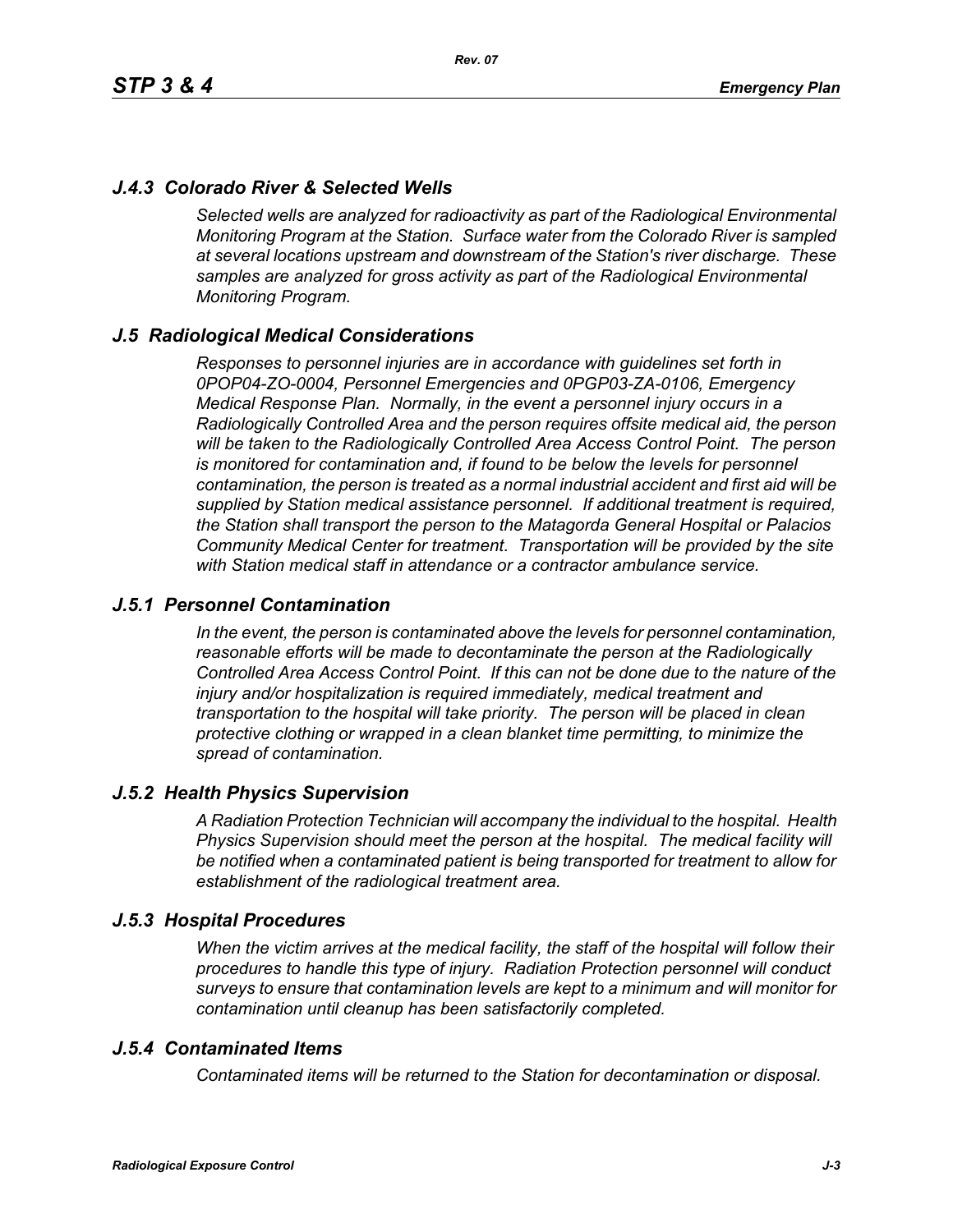# *J.5.5 Radiological Surveys*

*Radiation Protection personnel will perform radiological surveys and assist with establishing radiologically controlled area boundaries in the medical facilities.*

### *J.6 Personnel Evacuation from Station*

- **Personnel evacuated from the site due to a site evacuation shall go to an offsite** *Reception Center or home as determined by the Emergency Director.*
- *Reception centers are activated by the Matagorda County Emergency Management Director.*
- *The Bay City Reception Center is located at the McAllister Middle School.*
- *The Palacios Reception Center is located at the Palacios High School Field House.*
- *At the reception center, Station personnel are monitored for contamination and decontaminated, as necessary, and are registered and given emergency assistance by the reception center staff.*
- *Reception center operations are fully discussed in the Matagorda County Emergency Management Plan and Procedures.*

### *J.7 Offsite Assessment, Evaluation*

*For areas beyond the owner-controlled boundary of the Station, the Department of State Health Services, with assistance from the Governor's Division of Emergency Management, is responsible for the assessment and evaluation of protective action recommendations for the at-risk areas. The Matagorda County Emergency Management Director has the authority to accept, authorize, and implement protective actions.*

- *The State of Texas radiological monitoring teams will identify contamination and/or radiation levels and assist in controlling access within the affected area.*
- *Other state agencies will take action, as necessary, to assess and control land, water, and air within the affected area for public, commercial, and agricultural use.*

### *J.8 Tools and Equipment*

*All tools and items of equipment used in the Radiologically Controlled Areas must be checked for contamination before being taken from the Radiologically Controlled Area.*

- *Vehicles leaving the site will be monitored and decontaminated, as necessary.*
- **Emergency vehicles on life saving missions will not be delayed for radiological** *considerations.*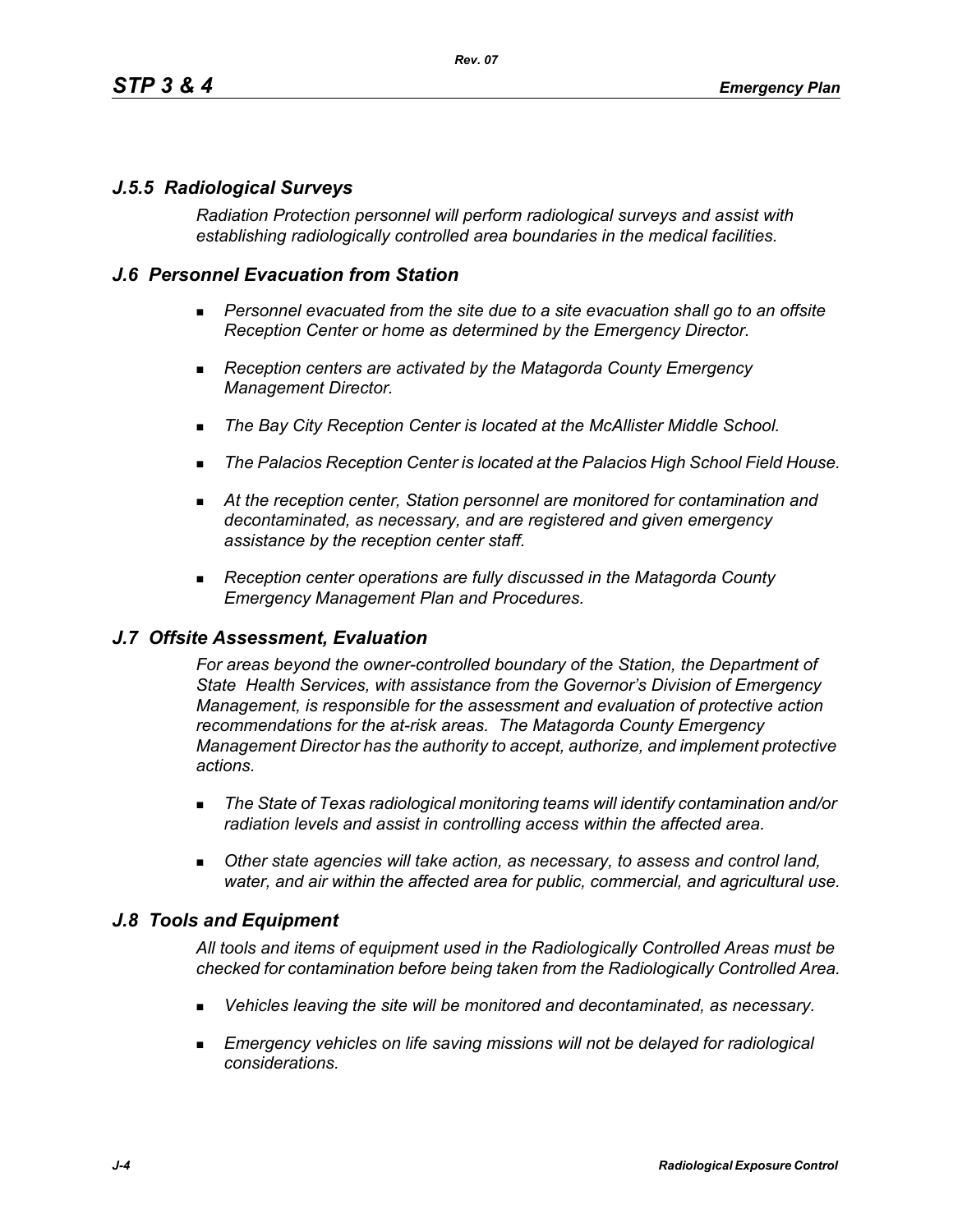# *J.9 Exposure to Airborne Contamination*

*In the event of a major radiation emergency, exposure to airborne concentration of radioactivity will be limited by the following policy:*

- *Whenever practicable, total internal exposure of any individual during an emergency should be maintained As Low As Reasonably Achievable.*
- *Respiratory protection will be used whenever appropriate.*
- *Exposure limits for noble gases are based on beta plus gamma radiation effects to the skin and lens of the eyes.*
- **Potassium Iodide should be issued to all onsite personnel on a voluntary basis at** *a General Emergency or when dose projections onsite or survey results projected exceed twenty-five (25) rem Committed Dose Equivalent to the thyroid. The issuance shall be determined by the Emergency Director and Radiological Director.*

# *J.10 Radiation Monitoring System*

*The Radiation Monitoring System monitors radioactivity in the station. This system, consisting of two subsystems, provides monitoring capability for area radiation and process/effluent stream radiation monitoring. The process/effluent Radiation Monitoring System is comprised of two smaller subsystems, the Liquid Monitoring System, and the Atmosphere Monitoring System. These Subsystems are described in Section H of this Plan and in the Station Final Safety Analysis Reports Section 9.0, 11.0, and 12.0. The Radiation Monitoring System is designed to provide output in normal and emergency operating ranges and is designed to operate in emergency radiation fields.*

### *J.10.1 Model Description*

*The dose assessment models described in procedure 0ERP01-ZV-TP01, Offsite Dose Calculations, provides site specific estimates and predictions of atmospheric effluent transport and diffusion during and immediately after an airborne release. The diffusion model used meets the criteria of a Class A model as defined in NUREG-0654/FEMA-REP-1, Rev. 1 and additionally can perform X/Q calculations, dose and dose rate projections, and deposition rates for the Plume Exposure Pathway Emergency Planning Zone.*

# *J.10.2 Area and Process/Effluent Systems*

*The Area and Process/Effluent Radiation Monitoring Systems are used to classify and assess radiological conditions in accordance with the Station Technical Specifications. These parameters have specific relationships to the Emergency Action Level scheme for classifications of an event by the Initiating Conditions scheme of Section D of this Plan.*